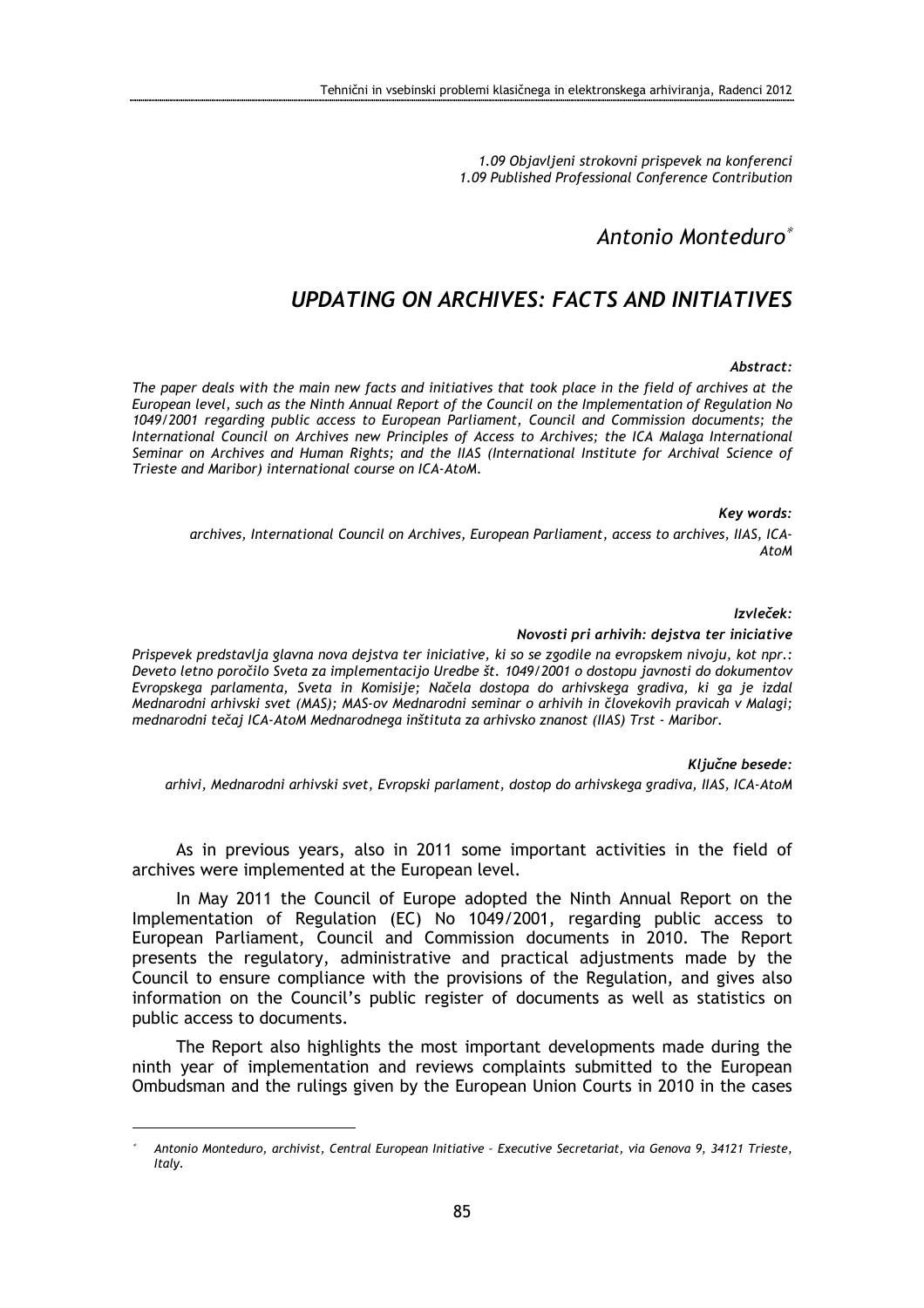concerning access to the Council documentation. Contents of the Report are: Regulatory, administrative and practical measures, Analysis of application for public access, Application of exceptions to the right of public access, Key developments, Complaints lodged with the European Ombudsman and legal action taken, Final remarks, Annex on Statistics on public access to Council documents.

As reported in the Final remarks: $^{\prime}$ 

"The Council's experience in implementing Regulation (EC) No 1049/2001 in 2010 highlights the importance of its public register as a search tool for members of the public seeking to exercise their right to access to documents.

As stated in the first part of this report, visits in 2010 totaled 1.411.312, while total consultations (in numbers of screens viewed) reached 17.110.172.

As of 31 December 2010, the register listed 1 545 754 documents (all languages taken together), of which 1 163 489 (75,3 % of those registered) were public and available in downloadable format (documents in PDF or HTML format). This represented an increase of 12,7 % on the number of documents appearing in the register in 2009 … and an increase of 11,8 % in the number of documents directly accessible via the register ... It should also be noted that 75,5 % of the Council documents produced in 2010 were made directly accessible to the public upon circulation.

Despite the growing number of documents made directly accessible to the public via the register as soon as they were circulated, there was an increase over the reference period in the number of requests (up by 3,6 %). Requests for public access mainly related to documents listed in the register.

As confirmed by the statistical data provided in the annex to this report, around 28 % of the requests for public access to Council documents which were submitted in 2010 refer to the areas of freedom, security and justice, external relations and CFSP. There is also a clearly growing interest in Council documents concerning the areas of environment and economic and monetary policy (15,1 % of the requests).

A total of 617 of the documents considered (representing roughly 7 % of the documents requested in 2010) were classified (41 as confidential UE and 576 as restreint UE). The often highly complex process of examining such documents is undertaken by the Council staff dealing with the requests as soon as they are received, as well as by officials in the various departments which produced the documents, who, within the framework of the internal consultation procedures between the "Transparency" Service and the originating services, are regularly called upon to examine the requested documents on the basis of the provisions of Regulation (EC) No 1049/2001.

In this regard, the contribution made by the Working Party on Information to the processing of confirmatory applications and the examination of complaints to the Ombudsman should also be recalled. The Working Party met on 12 occasions in 2010. Its main tasks include examining documents in respect of which a confirmatory application has been made, and examining and finalizing the Council's draft replies to such applications, which in a number of cases deal with complex issues relating to public safety, defense and military affairs, or international relations.

 $\overline{a}$ 

<sup>1</sup> Http://www.consilium.europa.eu/uedocs/cms\_data/librairie/PDF/EN\_ACC\_web-2011.pdf.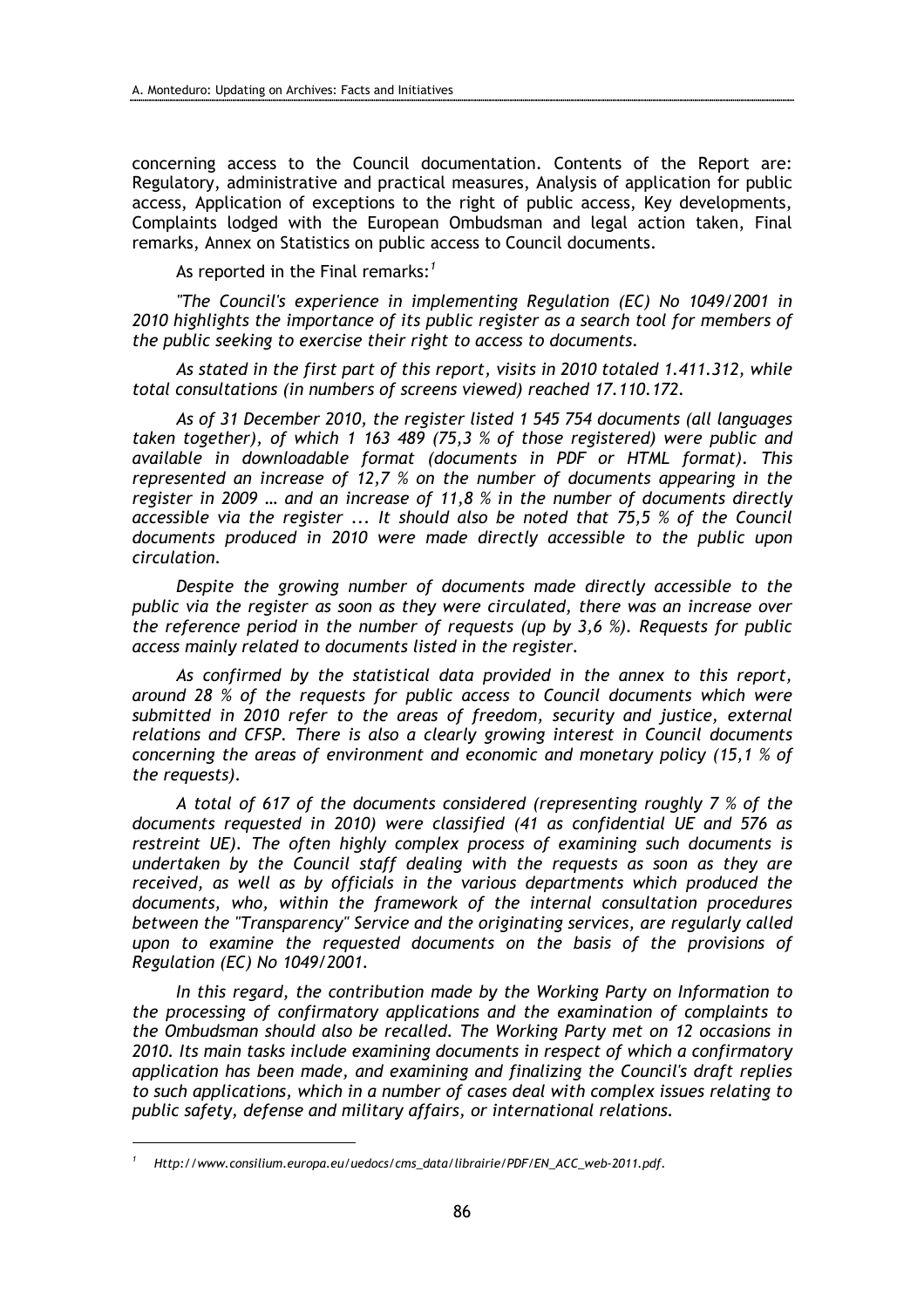In 2010, the General Secretariat of the Council had recourse to the possibility of extending the time-limit for examining initial applications in 28 % of the cases. Processing time averaged 17 working days in 2010 (against 14 days in 2009). For confirmatory applications, which are examined by the Working Party on Information before referral to Coreper and the Council for approval of a the Council's confirmatory reply, the average time was 28 working days in 2010 against 26 working days in 2009.

Thorough examination of initial applications has during the previous years enabled the number of confirmatory applications to be reduced from a peak of 2.4 % in 2005 to roughly 1 % of the number of initial applications during recent years. In 2010, there were 28 confirmatory requests which correspond to 1 % of initial applications. The analysis of the processing of requests for public access and the use by members of the public of the arrangements made for them to exercise their right of public access suggest that the aims set by the Treaties and by Regulation (EC) No 1049/2001 continued to be achieved in 2010."

On May 26, 2011, the International Council on Archives-ICA released the draft of the Principles of Access to Archives, consisting of ten principles with a commentary explaining each principle, accompanied by Technical Guidelines and a Glossary of Terms.

The Principles of Access to Archives "provide archivists with an external baseline against which to measure their existing access practices and to support archivists who seek to adopt new or modify existing access rules. The Principles of Access to Archives cover both the rights of access by the public and the responsibilities of archivists in providing access to archives and to information about them. The Principles recognize that administering access may also involve restricting access based on the information contained in the archives. The Principles further recognize that in some countries several laws codify access rules that are inconsistent with each other. This is true both of laws covering archives in government custody and laws pertaining to archives in private, non-governmental bodies. Archivists actively encourage governments, parliaments and courts to harmonize access laws. The Principles apply to both government and nongovernment archives. Differences in the implementation of the principles for public and private archives may occur. The Principles assume that archivists are proactively involved in ensuring the transfer of permanently valuable archives to archival custody where access is more readily available to the public than it is when the archives are in the custody of the originating office. The Principles do not cover general reference service operations and standards of service delivery, nor do they cover the restrictions on access to original items for the purpose of preservation. Each Principle is accompanied by a commentary; the principles and commentary taken together constitute the Principles of Access to Archives. Following the Principles is a technical report. The report does not form part of the Principles; rather, it provides a methodology that may be used to implement the Principles and provides sample forms that may be adapted for use in various access processes."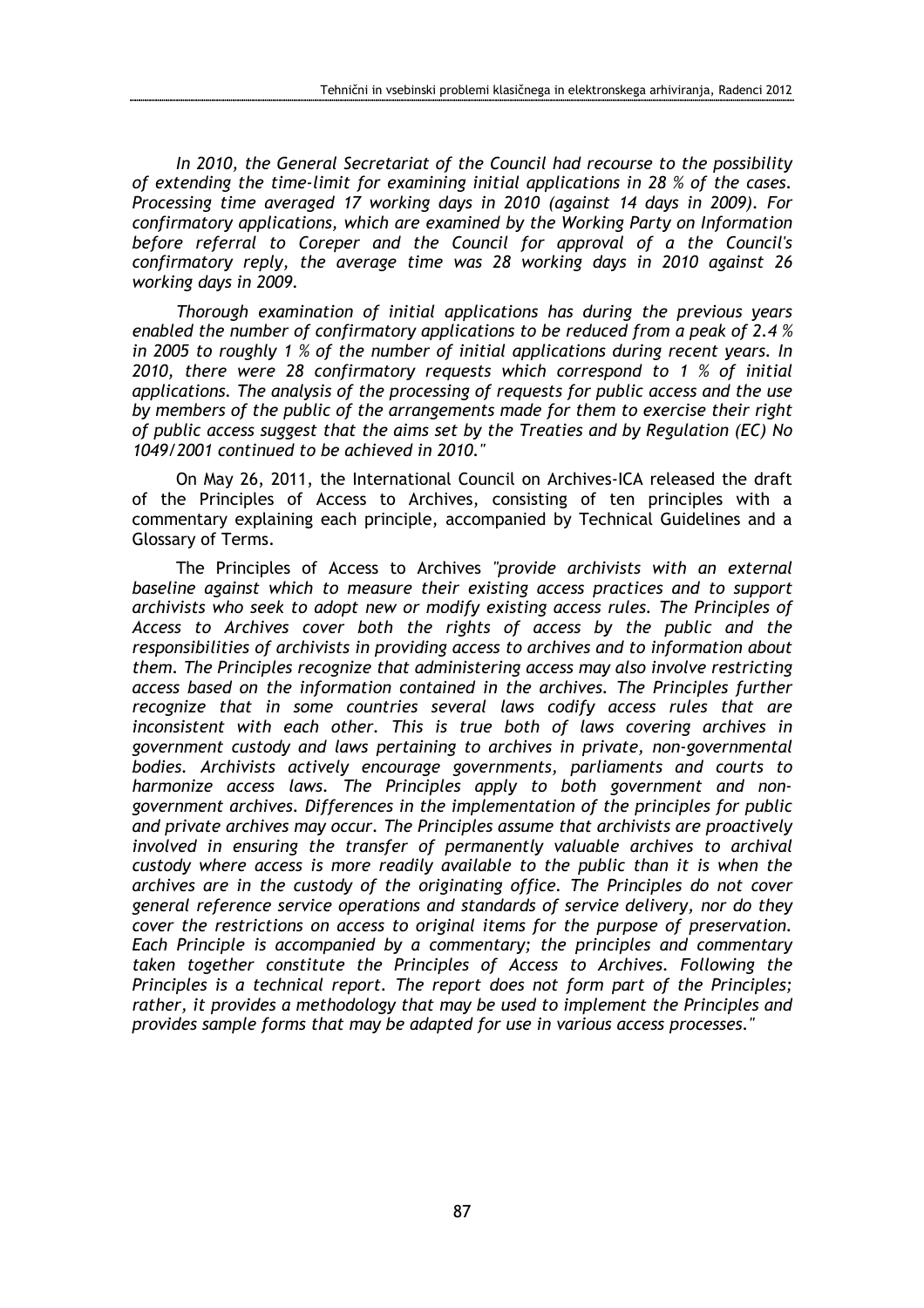According to this ICA draft, the Principles of Access to Archives are: $^2$ 

- 1. The public has the right of access to archives of public bodies; both public and private entities should open their archives to the greatest extent possible;
- 2. Institutions holding archives make known the existence of the archives, including the existence of closed materials, and disclose the existence of restrictions that affect access to the archives;
- 3. Institutions holding archives adopt a pro-active approach to access;
- 4. Institutions holding archives ensure that restrictions on access are clear and of stated duration, are based on pertinent legislation, acknowledge the right of privacy in accordance with cultural norms, and respect the rights of owners of private materials;
- 5. Archives are available on equal terms of access;
- 6. Institutions holding archives ensure the preservation of, and access to, records that provide evidence needed to assert human rights and to document violations of them, even if those records are closed to the general public;
- 7. Users have the right to appeal a denial of access;
- 8. Institutions holding archives ensure that operational constraints do not prevent access to archives;
- 9. Archivists have access to all closed archives and perform necessary archival work on them;
- 10. Archivists participate in the decision-making process on access.

By February 2012 the comment period on the Draft was closed, the revisions completed and sent to the Executive Board, which will consider the Draft by April 2012, while the General Assembly will consider it by August 2012. "The intention is to have the final version adopted at our next Annual General Meeting, to be held at the Brisbane Congress in August 2012. $3^3$ 

The same ICA held on November 14 to 16 in Malaga (Spain) a seminar on Archives and Human Rights. The seminar gathered not only archival professionals but also NGO's, representatives of victims' association and ordinary citizens. At the end of the seminar, Julio Neira, Director General of the Archives of the Government of Andalusia summarized some conclusions: $4$ 

1. The importance of an active stance taken by all professional disciplines, which can provide an adequate defense of human rights, supporting the citizen's desire to know, and in particular the position taken by archivists, who with a definite methodology and clear regulations can advance democratic involvement, so that this involvement represents a personal belief that the public service plays an essential role in a democratic society seeking to promote transparency and responsibility in the public sphere.

 $\overline{a}$ 

<sup>2</sup> Http://www.ica.org/9400/news-events/principles-for-access-to-archives-give-your-opinon-now.html.

 $^3$  David Leitch, ICA Secretary General: "Challenges Facing Archives in the 21 $^{\rm st}$  Century: the Response of the International Council on Archives"; unpublished lecture on the occasion of the IIAS 21<sup>st</sup> International Archival Day, Trieste, Italy, November 11, 2011.

<sup>4</sup> Http://www.ica.org/11794/news-events/archives-and-human-rights-in-malaga-a-fruitful-seminar.html.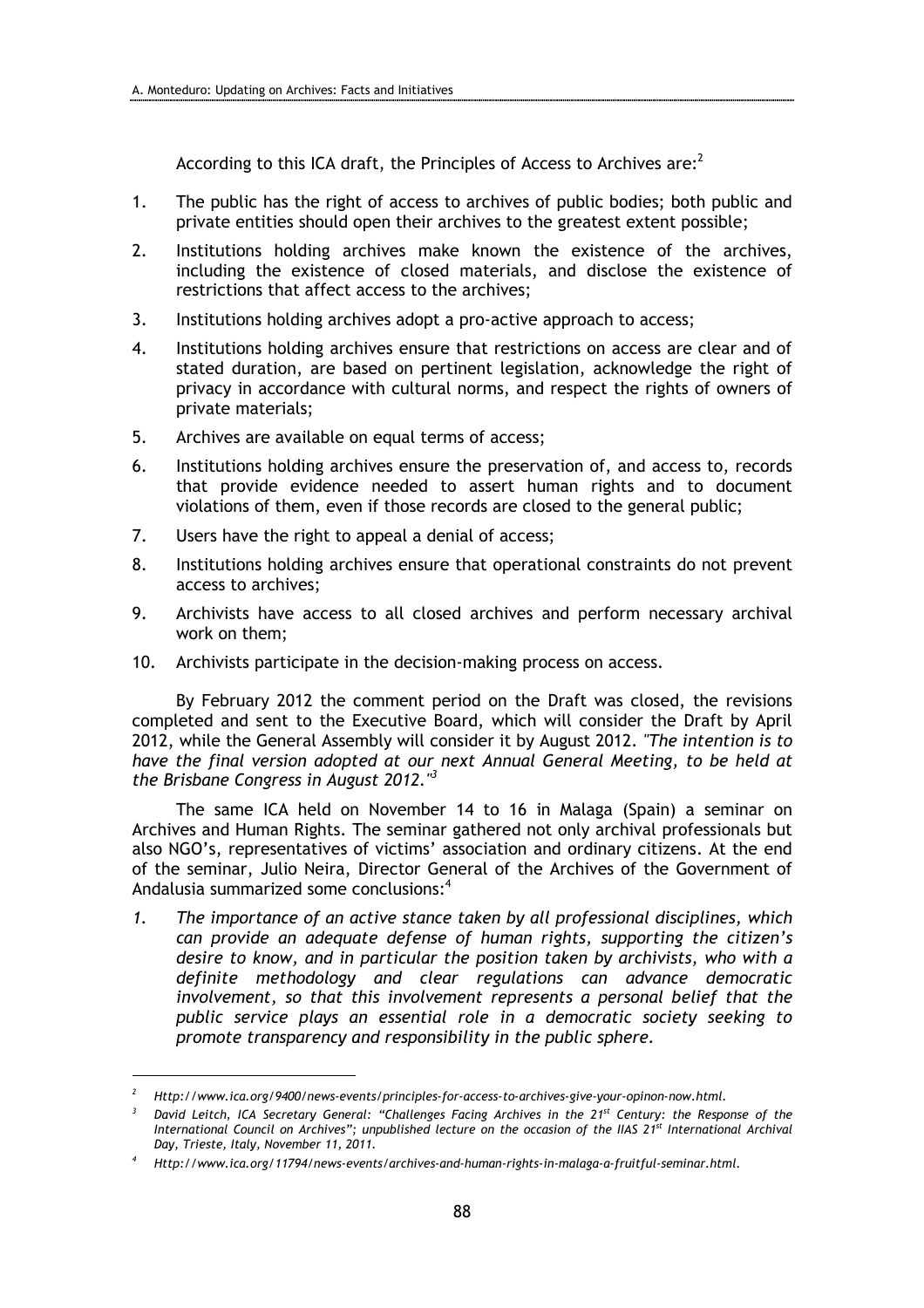- 2. The acknowledgement of the role and value of the public record for the protection and defense of human rights and in understanding democracy to be the business of everyone, and the place that public archives –not forgetting private archives – hold, not only as guardians of memory, but as places of evidence and proof which guarantee the rights and liberties of society at all times.
- 3. The need to establish effective and binding policies that allow good management of all types of archive so that all potential users can have access to the records and information that they contain without restrictions except those laid down by law.
- 4. The proposal to establish within the International Council of Archives a working group on legal archives.

On November 10 and 11, 2011, an ICA free usable software AtoM-Access to Memory spreading course was held in Trieste (Italy), organized by the International Institute for Archival Science of Trieste and Maribor (IIAS) at the premises of the "Abdus Salam" International Centre for Theoretical Physics. The State Archives of Trieste and the regional branch of the ANAI (Italian National Archival Association) comanaged the event. The two-days course was part of the IIAS Autumn Archival School, and followed the IIAS International Archival Day. The course intended to offer a 2-day intensive training course on ICA AtoM to young archivists already working in Central and South-Eastern European, Malaysian and Oman Sultanate archival institutions, and was an extension of the 2011 edition of the Autumn Archival School. Target of the course was acquiring a working tool rigorous from a scientific perspective and free of charge, in order to improve a better management of the archives with an internationally shared tool, and a dissemination of ICA AtoM in countries where it is not in use in order to let archival institutions to use ICA AtoM to save money on software.

Moreover, by using ICA AtoM archival institutions will be able to create finding aids fully compliant with ICA standards on archival description. By experimenting the use of ICA Atom, international archivists will be also able to contribute to a better international cooperation in the field of archives.The course was held by Ms. Adele Torrance (UNESCO), whose skillfulness and easiness in presenting the ICA Atom software in its very details was very much appreciated by the audience. She could help the participants in having a complete understanding of the software, leading them to a final good managing of AtoM.

Last but not least, the presentation of the Italian National Archival System (SAN-Sistema archivistico nazionale italiano) took place in Pescara (Italy) on December 17, 2011. For further information about this event, please refer to Grazia Tatò's lecture in the present issue.